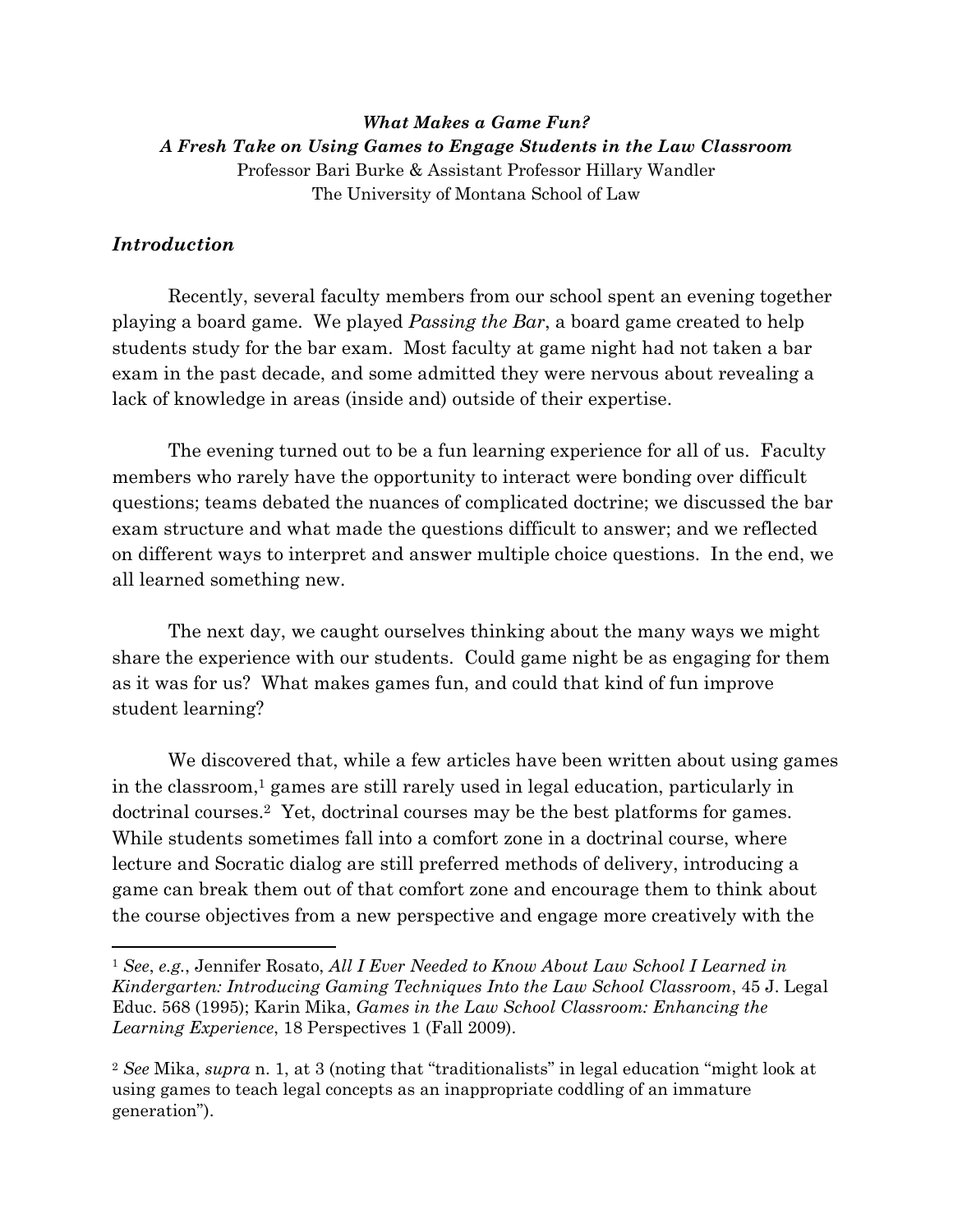subject. To the extent that a game can help a student internalize doctrine in an unexpected, even fun way, it might also help that student retain more information for longer, a goal in any law course. Whether your objective is to help students memorize black letter rules, understand the various strategic decisions a practitioner may have to make in an area of the law, or synthesize cases into a set of rules for a legal issue, you can likely accomplish that objective by adapting a popular game to your course materials in a simple, accessible, and inexpensive format.

## *Creating Games to Engage Students in and out of Your Classroom*

Step 1: Think about the objective(s) you want to accomplish with the game.

Step 2: Review descriptions of popular games to get your ideas flowing, and identify one that fits with your course or lesson objective(s).

Step 3: Learn about how the game is played and make a list of the materials you need to play the game.

Step 4: Adapt the game pieces/materials to your course content.

Step 5: Test the game with a small group of people, giving them a brief quiz after playing to see how well the game accomplished your objective(s).

Step 6: Implement the game, following up with a debriefing and feedback session to reiterate content.

 The first step in developing a game for your class is to identify the objectives you hope to accomplish with a particular lesson plan or group of lesson plans. Although some authors suggest narrowing your focus at this early stage to a particular set of objectives,3 we recommend that you keep an open mind until you complete the next step.

We've found that reviewing descriptions of popular games, watching one of them in action, or even playing a few popular games can inspire creativity and lead to that "light bulb" moment where we see how a game could help accomplish one of

<sup>3</sup> Rosato, *supra* n. 1.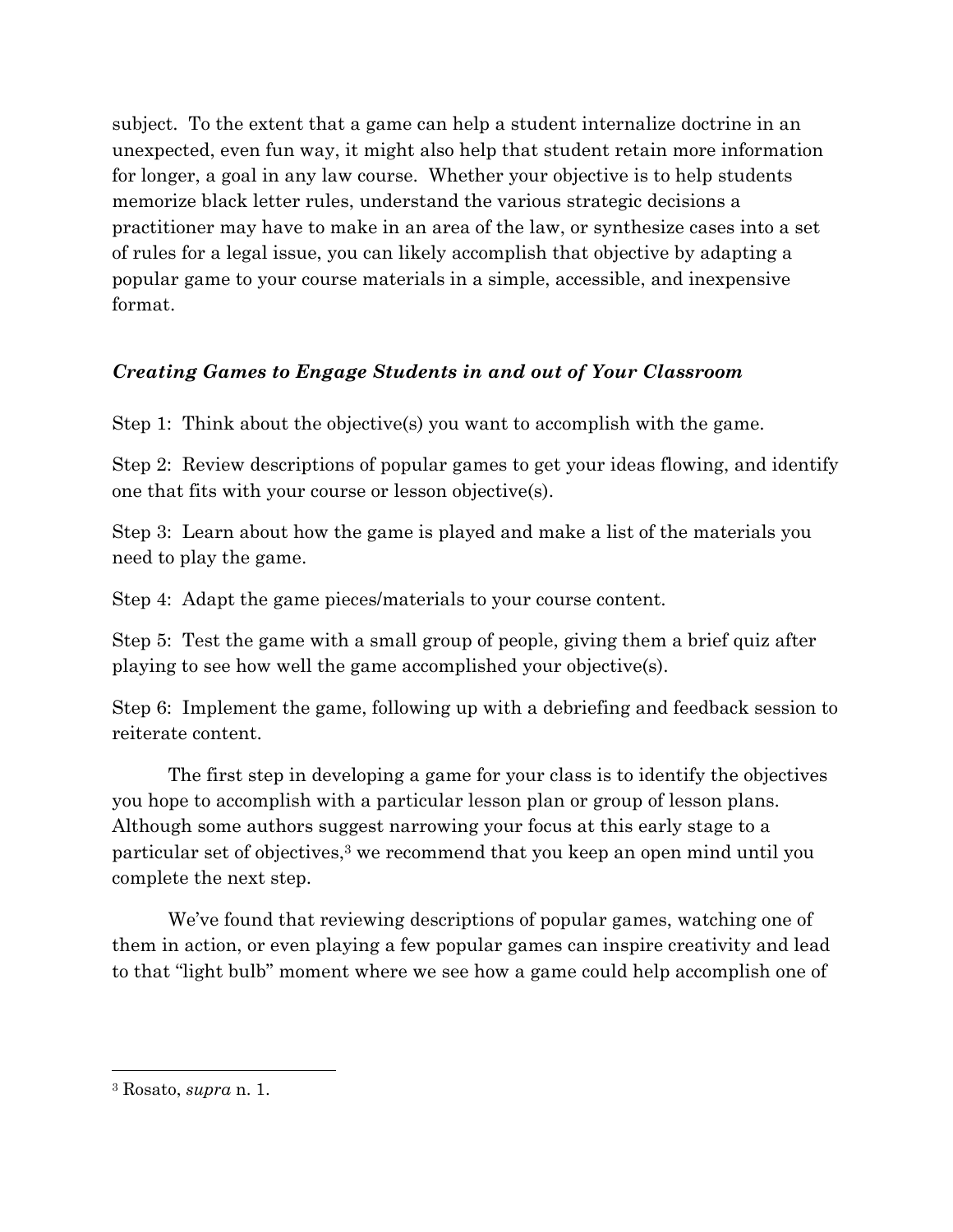our course objectives.4 Below, we've included a list of descriptions for a few popular board games to get you started. A quick trip to the websites below or to your local game shop will probably reveal many more possibilities.

When you've identified a game you would like to use, modify the procedure and game pieces/materials using your course content. Once you've developed the game, test it with a small group of people. Playing the game with the group will help you understand what works and if you need to modify the instructions or materials to better achieve your objective. A brief follow-up quiz can also show whether the game helped the participants retain the content you intended to teach.

 Use the same steps above as a small group assignment for your students. By including the requirements that they identify, match, and test the course objectives, you would encourage students to truly think about and engage with your course objectives.

 Participants in this session will see how we've used the above process to develop games for our classrooms, play the games for themselves, and leave with some ideas for games in their own classrooms.

## *Popular Games to Inspire your Creative Process*

*The Settlers of Catan*: "Guide the settlers to victory by clever trading and cunning development." Players use resource combinations—grain, wool, ore, brick, and lumber—to buy development cards and build roads, settlements, and cities. Players must negotiate and trade to gain resources they lack and strategize to avoid allowing other players to steal gains or buy a monopoly of one resource. http://www.catan.com/catan-games/boardgame/basic-game.html

*Pandemic:* Players are highly-skilled members of a disease-fighting team waging a battle against four deadly diseases. The team travels across the globe, stemming the tide of infection and developing resources they need to discover the cures. The players must work together using individual strengths to destroy the diseases. The clock is ticking as outbreaks and epidemics accelerate the spread of the plague. http://www.zmangames.com/boardgames/pandemic.htm

<sup>4</sup> Karin Mika described how she was inspired to develop the *Legal Apples to Apples* when she watched her daughter play the original *Apples to Apples* game with friends. Mika, *supra* n. 1, at 4.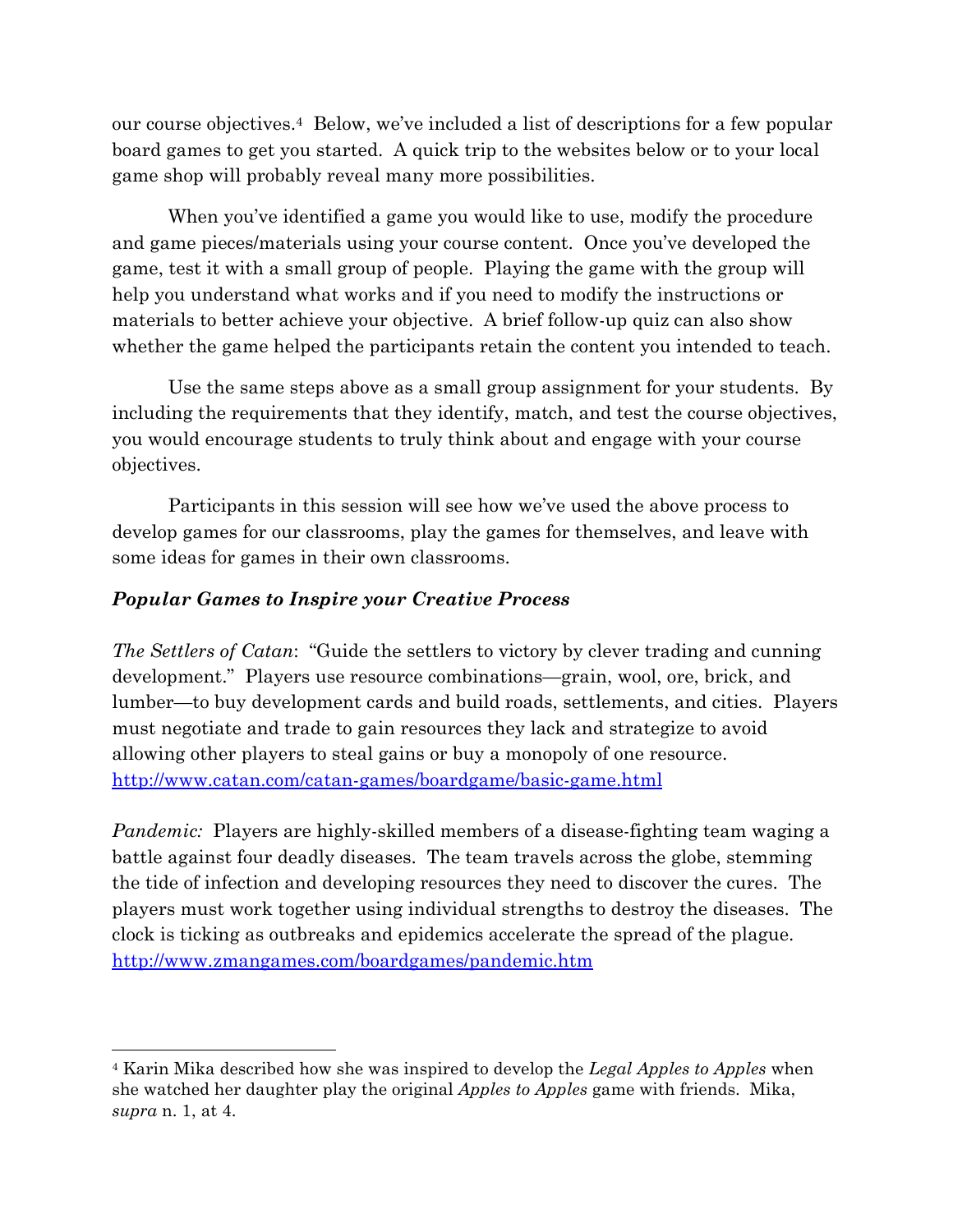*Cranium:* "Cranium is the award-winning board game that brings out surprising talents in people and gives everyone the chance to shine." The game involves several different kinds of cards. Data Head Cards test knowledge and deduction. Star Performer Cards require a player to act, hum, or sing to help teammates solve a problem. Word Worm Cards test a player's spelling, puzzle-solving ability, and ability to define words. Creative Cat Cards require a player to sketch, sculpt, or draw to get teammates to solve a problem. http://www.hasbro.com/cranium/en\_US/

*Tribond:* "The quick-thinking, addictive game of common bonds." Players race across the board, solving the following question: "What do these 3 things have in common?" Example: money-making plant, pristine condition, culinary herb. (Answer: mint). Other ways to play include "Clue Me In" where players make up 3 of their own clues and have other players guess the common thread, "Cryptic" where players try to solve the riddle using only 2 of the 3 clues, and "Misfit" where players get 4 clues and have to guess which 1 of the 4 does not belong. http://www.theplaymakers.com/Playthings/TRIBOND.html

*Smart Ass:* One player reads from a list of facts. Other players jump in at any time to name what the facts are describing. If you jump in too early, you are the "dumb ass." The cards cover three different categories: (1) Who am I? (2) Where am I? and (3) What am I? "Hard Ass" cards ask straight questions. http://www.areyougame.com/interact/item.asp?itemno=01360

## *More Resources*

*The Game Group: Fun with a Purpose* (available online at http://www.thegamegroup.com/article1.htm). This group, started by Steve Sugar, has worked for fifteen years to develop training games and resources for educators to create games for classroom and training sessions. You will find a short article covering a variety of reasons to use games to train and educate, as well as adaptable

games and books about creating classroom games.

Steve Sugar & Jennifer Whitcomb, TRAINING GAMES (ASTD 2006). This book (available to preview on Google books) provides a more extensive step-by-step guide to creating games for adult learners in training settings.